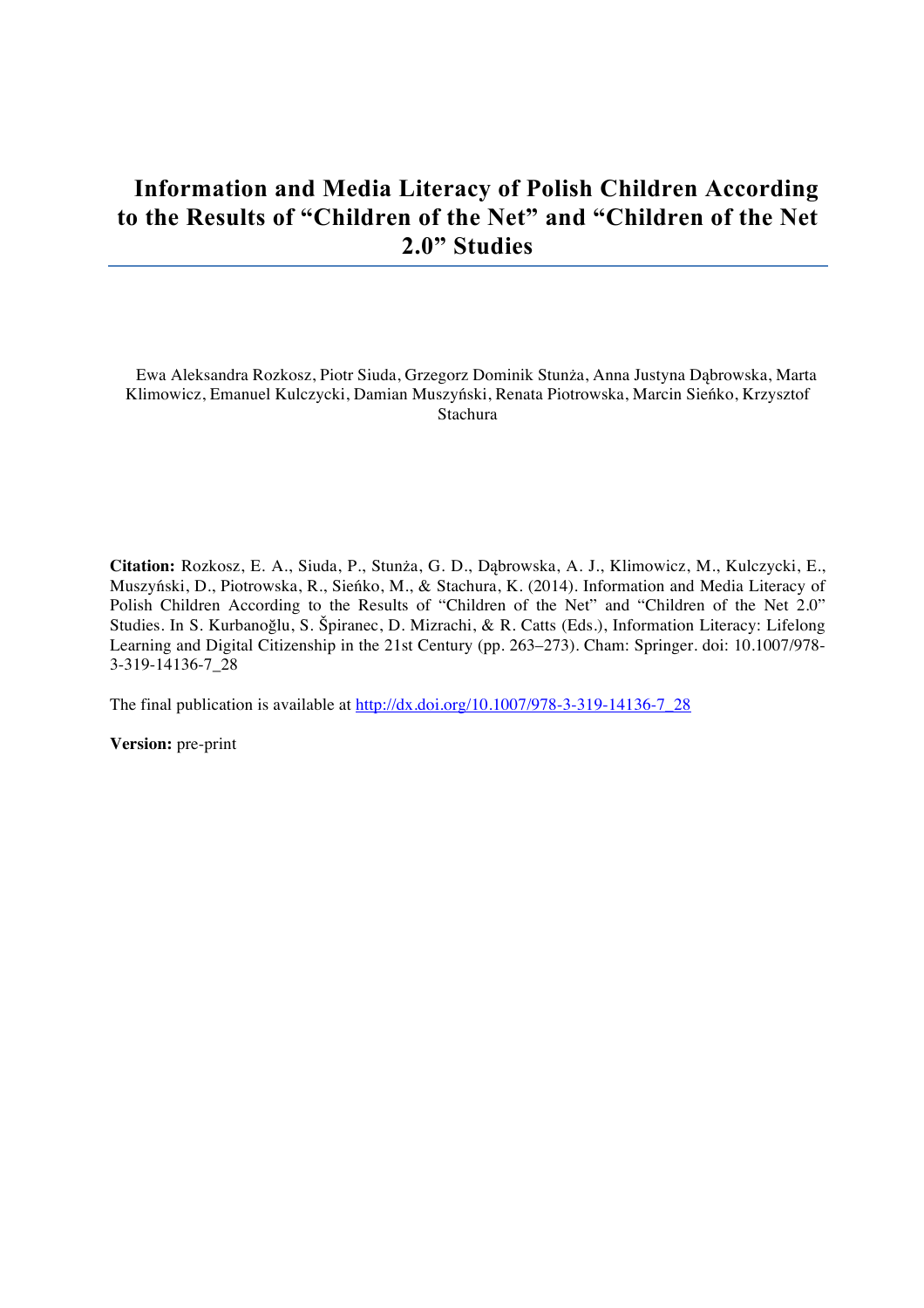**Abstract.** No empirical multidimensional research investigated media and information literacy (MIL) of Polish children and youth until 2012. To fill that gap, we executed two projects: "Children of the Net: Communication Competencies of Children" (2012) and "Children of the Net 2.0: Communication Competencies of Youth" (2013). This paper presents our research findings. The studies aimed to identify the MIL level in students aged 9-13 and 13-16, respectively, and to explore competencies development contexts. We adopted a qualitative approach called a methodological bricolage which was described by Denzin and Lincoln. Central to the studies was competence assessment based on a structured qualitative interview (group 9-13) and a survey (group 13-16). Other research tasks based on different methods referred to the common framework, i.e. our MIL model. The findings provided knowledge about actual MIL competencies in the studied groups and helped establish where particular MIL competencies develop and children's attitudes to new technology-mediated communication are shaped.

**Keywords:** MIL competencies, school, digital literacy, digital natives, Poland.

### **1 Introduction**

In Poland, the notion "digital natives"<sup>1</sup> commonly connotes a substantial competence in using information and communication technologies. The association is rooted in the conviction that growing up in an environment suffused with digital media, in which the young communicate with others, peers in particular, chiefly via the Internet, must have fostered development of their media and information competencies.

Although the literature on Polish youngsters' skill and efficiency in using the Internet is ample, until 2012 only few sources were based on empirical research [1-3]. Consequently, we did not have any data or findings which could verify the common ideas about media and information literacy (MIL) of Polish children and youth. The studies that were carried out probed selected activities in which the young engaged on the Internet (e.g. using social-networking websites) and risks (e.g. cyberbullying) or advantages (e.g. social learning on the Internet, application of digital content). Alternately, the studies focused on selected competencies, such as information retrieval skills. Having spotted that a comprehensive approach<sup>2</sup> was still missing in research on MIL of youngsters, we decided to fill the gap with our two projects: "Children of the Net: communication competencies of children" (2012) [4] and "Children of the Net 2.0: communication competencies of youth" (2013) [5].

Our objective was to identify the level of MIL in Polish children from two age groups (aged 9-13 and 13-16, respectively) and to understand the contexts in which media- and information-related knowledge, competencies and attitudes are being or should be developed.

Our research was triggered by a pamphlet titled "We, the Children of the Net"3 authored by Piotr Czerski, a poet and IT specialist [6], and first published in 2012 in *Dziennik Bałtycki*, a supplement to the nationwide daily *Polska. The Times*. Many Polish and foreign journalists celebrated the text (which was translated into thirteen languages, among others into English [7], German [8] and French [9]) as a "Generation Web Manifesto." Czerski acts as an advocate of the "Internet generation," recognizing the Internet as a legitimate communication space: "We grew up with the Internet and on the Internet. This is what makes us different; this is what makes the crucial, although surprising from your point of view, difference: we do not 'surf' and the Internet to us is not a 'place' or 'virtual space.' The Internet to us is not something external to reality but a part of it: an invisible yet constantly present layer intertwined with the physical environment" [7]. The communication competencies addressed in our project titles

 $1$  A person born in the late 1990s and having access to computer and the Internet from a very early age on.

<sup>&</sup>lt;sup>2</sup> Analyses of various MIL competencies levels.

<sup>&</sup>lt;sup>3</sup> Our translation of the original title "My, dzieci sieci" is "We, the Children of Net". In *The Atlantic* it was translated as "We, the Kids of Net."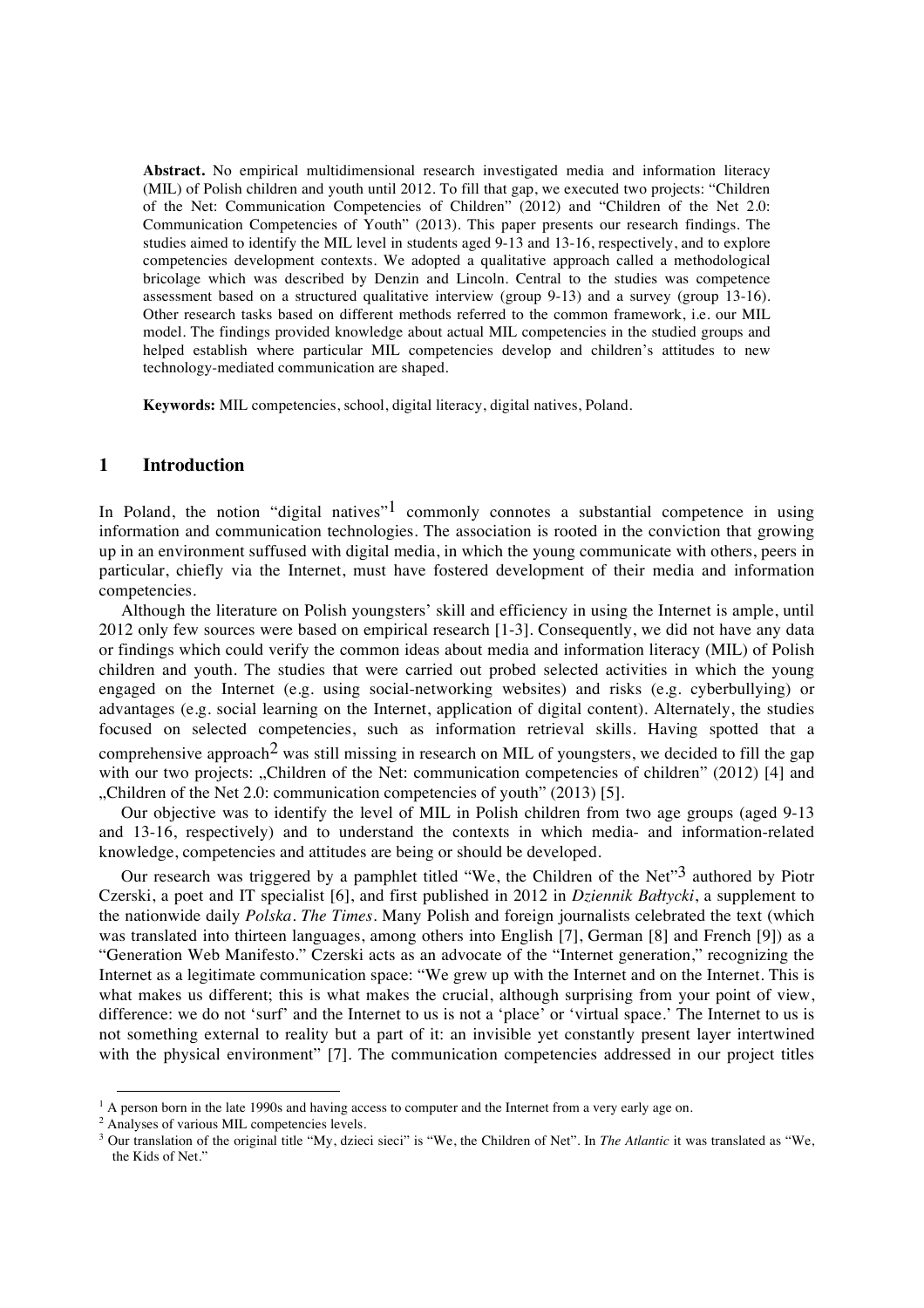refer to his idea of the mediated communication as a relevant and genuine communication form having very real effects. We use this concept interchangeably with MIL.

## **2 Methodological Bricolage**

Our research framework draws on an article by Livingstone [11] which reviews approaches in research on children's use of the Internet. The sheer volume of diverse perspectives outlined in the article encouraged us to try to devise a method which would facilitate competence assessment and, at the same time, facilitate an in-depth reflection on the collected data. We realized that to make sense of our findings we had to explore the complex contexts in which MIL competencies develop. Therefore, we opted for a multidimensional approach that is a methodological bricolage.

The concept of bricolage was described by Denzin and Lincoln as a methodological orientation within the interpretive framework which allows the researcher to flexibly combine available perspectives, methods and materials [19]. Such amalgamation of the research process components has practical implications. It makes it possible to construct an image of reality out of its fragments. To explain this methodological approach, Denzin and Lincoln resort to a patchwork metaphor. The bricolage method enabled us to be flexible in constructing our research framework. However, we are fully aware that the knowledge we obtained unavoidably has a different status and "is always in process, developing, culturally specific, and power-inscribed" as Kincheloe stresses, [20]. Still, we did not find its dynamic nature to be an obstacle since we apprehend the rapidity of changes in the digital environment as well as the pace at which knowledge about human activity on the Internet is becoming obsolete.

At the centre of our "patchwork" lies the query about the level of communication competencies of Polish students in education stage 2 (9-13 years of age, "Children of Net") and stage 3 (13-16 years of age, "Children of Net 2.0"). In the Polish schooling system, stage 2 corresponds to grades 4-6 of elementary school, and stage 3 to gymnasium (i.e. lower-secondary school).

We took various paths to assess "the competencies level". In "Children of the Net" study we used the structured qualitative interview, while in "Children of the Net 2.0" we opted for a survey in a large quantitative sample. Since we did not intend to compare the two kinds of findings, we were under no obligation to apply the same method (or rather methods) in the two projects. We designed also supplementary research tasks (further elements of our patchwork). In the former study, they included a structured interview with the guardians of our young respondents, participatory observation, an analysis of the Web portals most popular with the users in this particular age-group and a qualitative and quantitative analysis of school curricula. In the latter study, we undertook an analysis of Polish youth's social network profiles and a qualitative and quantitative analysis of school curricula. We worked upon the assumption that the data collected in those ways would help us understand the context better and identify the scope and extent of formal an informal MIL education.

#### **2.1 Competence Model**

We constructed<sup>4</sup> an expert competence model of MIL (Table 1) to serve us as a framework and point of reference for particular research tasks. The construction of the model proceeded in the following stages: first, we identified the MIL standards which are most frequently discussed in journals pertaining to Library and Information Science (LIS) (e.g. [10], [16]) and the Polish recommendations for MIL education [17]; second, we discussed the compatibility of the foreign standards with the Polish cultural context and utility of these documents as tools for investigating competencies; third, we designed a model for "Children of the Net" studies; and, fourth, we had the model assessed by external reviewers and modified it accordingly.

The model's structure is comprised of three items: area, standard and competence. It contains also examples (omitted in Table 1) which vary between the projects because of the respondents' different

<sup>&</sup>lt;sup>4</sup> Our interdisciplinary team included specialists in library and information studies, education, philosophy and sociology.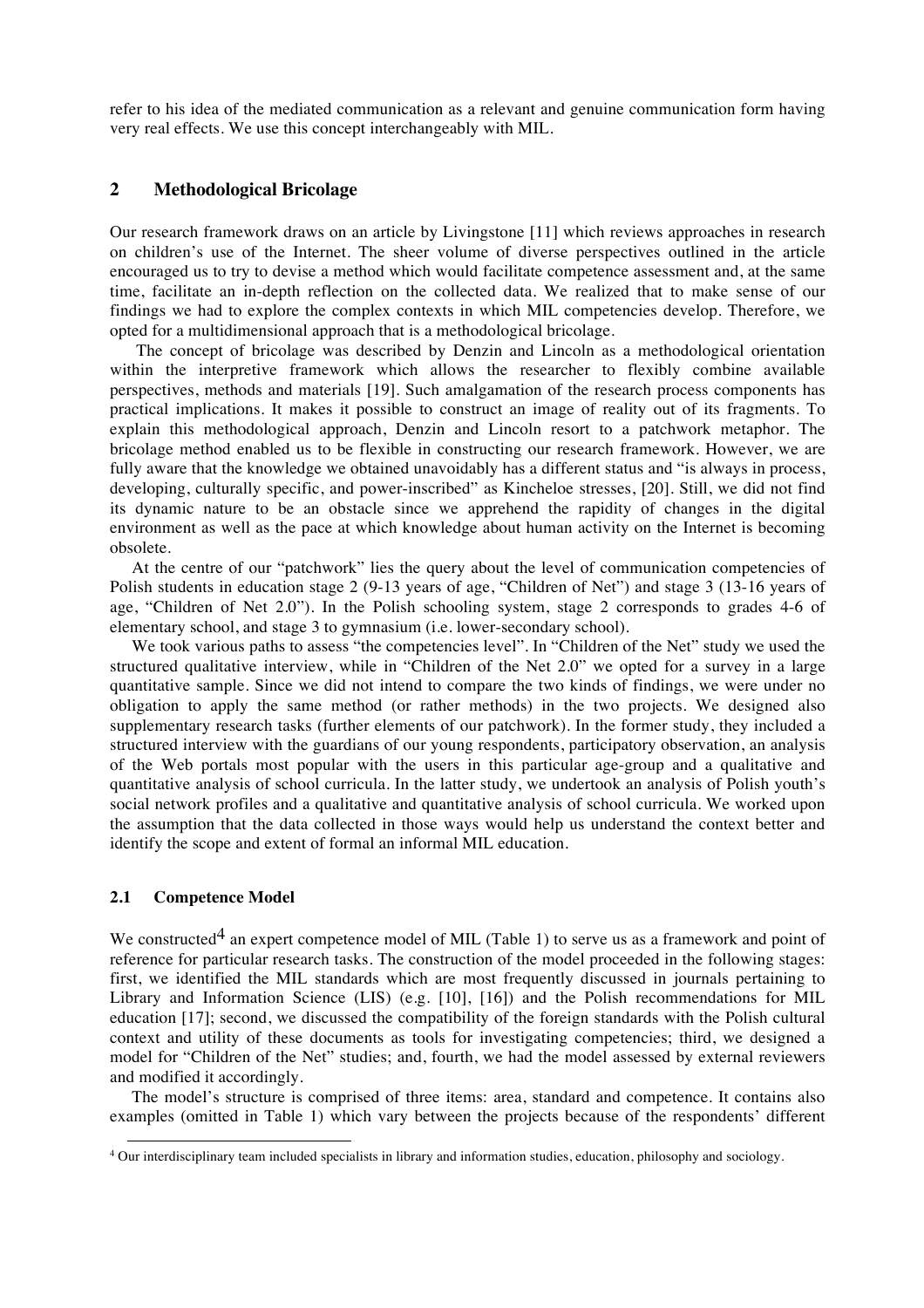ages. The examples helped us understand what MIL actually was and develop particular tools (e.g. the interview questionnaire, gauges in the curriculum analysis, etc.).

In accordance with the IFLA MIL Recommendations, we treated "media literacy" and "information literacy" as a single construct which entails empowerment of individuals in navigating in the media and information systems (environments) and their capacity to effectively and efficiently use information conveyed by objects, institutions and people [18]. However, our model contains areas to which either information competencies (information behaviors, production behaviors; therein ability to use information and/or create content) or media competencies (life on the Internet; therein ability to build one's self-image and Web identity) are more pertinent.

#### **3 Findings**

As our research was multidimensional, the presentation of our findings is preceded by a short methodological introduction.

#### **3.1 Children of the Net**

**Method**. In the "Children of the Net" project, we applied a qualitative competence analysis. We conducted structured interviews with individuals aged 9-13 (N=30), residents of five cities: Gdańsk, Poznań, Toruń, Warszawa and Zielona Góra. The respondent groups from all cities were equipotent and non-randomly sampled. The study was overt, that is the respondents were informed about the aims of the research beforehand.

**Competence Assessment: Findings.** Items included in the interview were related to the standarddimension of our model. Most of the children answered the questions pertaining to Standard 1 correctly (19 and 25, respectively). More problems surfaced in items designed to test the children's understanding of the Internet culture components. The item which involved finding information necessary for problemsolving revealed the children's superficial approach. In most cases (28), they relied on the data retrieved from the website on top of the browser's list and uncritically accepted the opinions they chanced upon (their decisions were not based on reliable information). The item checking their ability to distinguish fact from opinion in a provided text showed a considerable difference between younger and older respondents within the group (no nine-year-old was able to answer correctly). We noted a similar correlation as regards the (in) ability to identify commercial content. Content explicitly presented as an advertisement was correctly identified, but latent advertising in most cases went unrecognized. In items checking the children's attitudes to cyberbullying, very few children (4) declared taking action. However, when asked what a victim could do in such circumstances, the respondents suggested reporting to an adult (28), a parent or a teacher. When cyberbullying concerned a disliked person, theyopted to take the wrong conduct (ridiculing the person on the Internet).

Although the findings cannot be extrapolated onto the whole population of Polish children, we obtained qualitative knowledge about differences between the declared and the actual competencies of the respondents (in a preliminary conversation the children uniformly assessed their MIL rather highly). The differences in question surfaced in all interviews.

|  | <b>Table 1.</b> Internet competencies model for children aged 9-13 ("Children of the Net") and 13-16 |  |  |  |  |  |  |
|--|------------------------------------------------------------------------------------------------------|--|--|--|--|--|--|
|  | ("Children of the Net $2.0$ ") [4-5].                                                                |  |  |  |  |  |  |

| Standard        | Competence                                                              |
|-----------------|-------------------------------------------------------------------------|
| 1. Skillful and | Recognizes information needs; Formulates questions                      |
|                 | effective retrieval of based on information needs; Knows that there are |
| information     | multiple information sources; Finds, selects and                        |
|                 | evaluates sources of information: Archives information.                 |
| 2. Critical     | Understands the content of communication; Finds,                        |
| assessment of   | selects and evaluates information; Distinguishes opinion                |
|                 |                                                                         |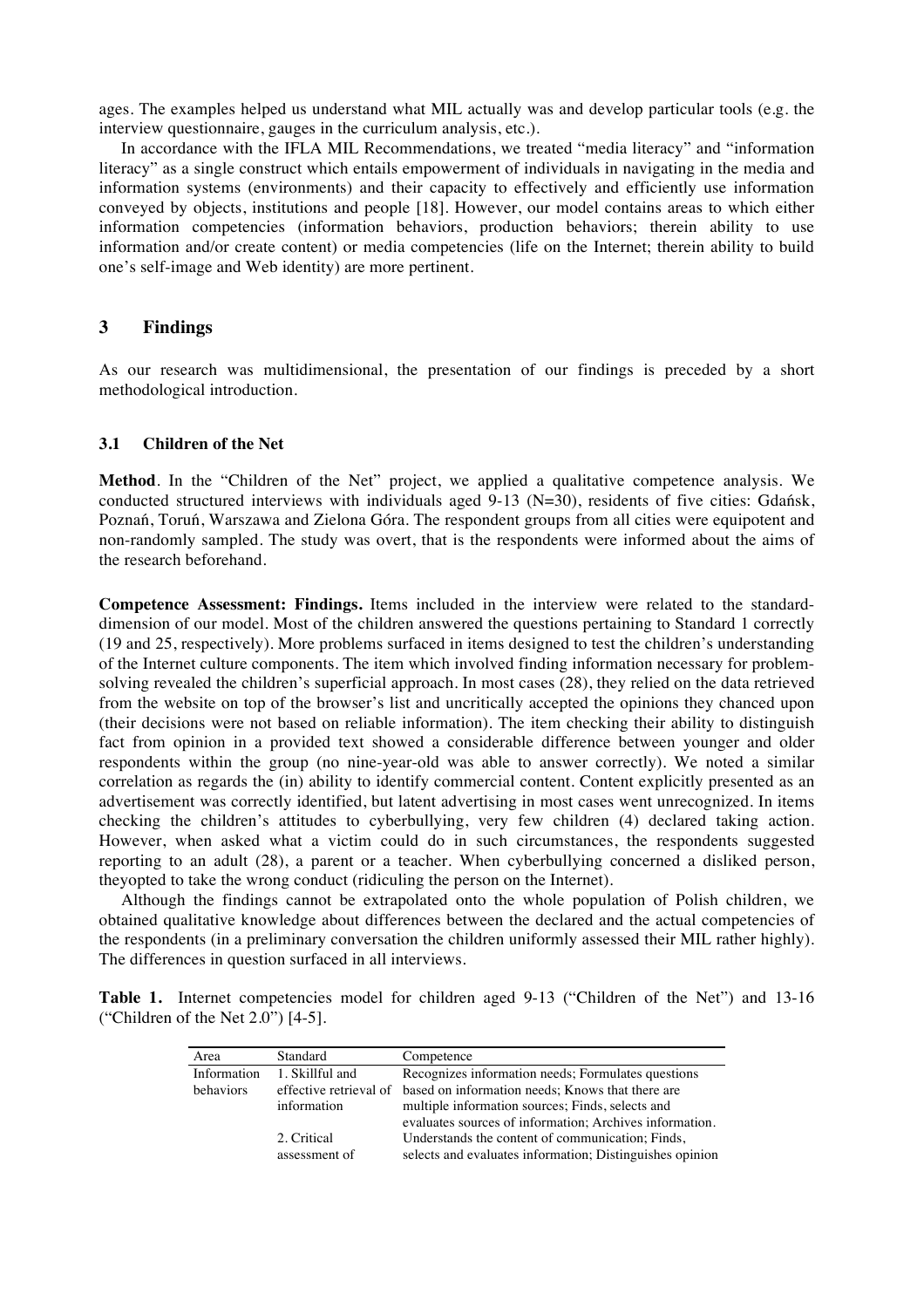|                         | information                                                        | from fact; Distinguishes commercial from non-<br>commercial content.                                                                                                                                                                                                                              |
|-------------------------|--------------------------------------------------------------------|---------------------------------------------------------------------------------------------------------------------------------------------------------------------------------------------------------------------------------------------------------------------------------------------------|
| Production<br>behaviors | 3. Creation,<br>processing and<br>presentation of<br>content       | Creates new content; Processes the content found on the<br>Internet and the self-created content; Presents the new<br>and/or processed content.                                                                                                                                                   |
|                         | 4. Legal awareness<br>of content<br>production and<br>distribution | Is aware of legal and ethical dimensions of content<br>production; Knows what content can be legally<br>processed; Knows his/her rights as an author of the<br>content posted on the Internet; Recognizes ownership<br>problems as related to the Internet activities.                            |
| Life on the<br>Internet | 5. Empathy and<br>self-image                                       | Knows that the Internet is a common space shared by<br>many people; Attends to empathy in the Internet<br>communication; Builds self-image thoughtfully and<br>site-consciously.                                                                                                                  |
|                         | 6. Security and<br>privacy                                         | Knows risks inherent in the Internet navigation; Is able<br>to cope with the Internet-related threats; Controls<br>information shared with others; Is aware of links and<br>differences between the Internet-mediated and non-<br>mediated communication; Observes the computer<br>hygiene rules. |
|                         | 7. Participation in<br>the Internet<br>communities                 | Recognizes elements of the Internet culture; Actively<br>participates in the Internet communities; Initiates and<br>develops the Internet communities based on shared<br>tasks.                                                                                                                   |

**Findings from Supplementary Research Tasks.** The interviews with the guardians of children aged 9- 13 (N=30) reveal that they perceive the Internet as a time-consuming medium. As regards their monitoring of the Internet use, they declare proactive parenting characterized by granting a child considerable freedom and stepping in only when something was going wrong. More than half of the guardians (n=19) stated that they talked with the children about the Internet. At the same time, it is alarming that a large group of our respondents  $(n=11)$  did not find it necessary. The guardians would be worried if they knew that the children communicated with strangers, but at the same time one in three stated they did not know with whom the child talked on the Internet. The home, a potential site of comprehensive family MIL education, apparently fails to fulfill that role.

Analysis of a sample of the students' profiles on social networks shows that they are oriented towards social interaction. Posts and commentaries serve the phatic function rather than discussion or exchange of views. The children rarely author the content posted in their profiles, tending rather to distribute the already existing content, which increases the incidence of "chain" e-mails and communications. Summing up, Facebook and other social networks are used first and foremost to find entertainment and sustain contacts.

Participatory observation in one of the Polish elementary schools (in Gdańsk) revealed a certain recurrent phenomenon. Students' school identities tend to diverge considerably from their social network profiles. The on-line identity seemed overdrawn and larger than life. Our respondents' profiles featured false claims, and their owners frequently engaged in high-risk behaviors (e.g. invited unknown people) and started multiple accounts, creating thereby alternative personalities.

The quantitative analysis of school curricula aimed to establish how far the curriculum for education stage 2 students provides for developing the competencies included in the model by collecting data from 48 students. The analysis was based on the summary statistics technique.

The qualitative analysis of school curricula was non-structured and critically informed. It aimed to identify hidden agendas, proposed (student-teacher, student-student) communication patterns, ways of engaging students in self-guided competence development, proposed aids (ICT), and reliance on students' own experience in using information/the media. The analysis included selected curricula (which have already been quantitatively investigated) both those saturated and those not saturated with MIL education content.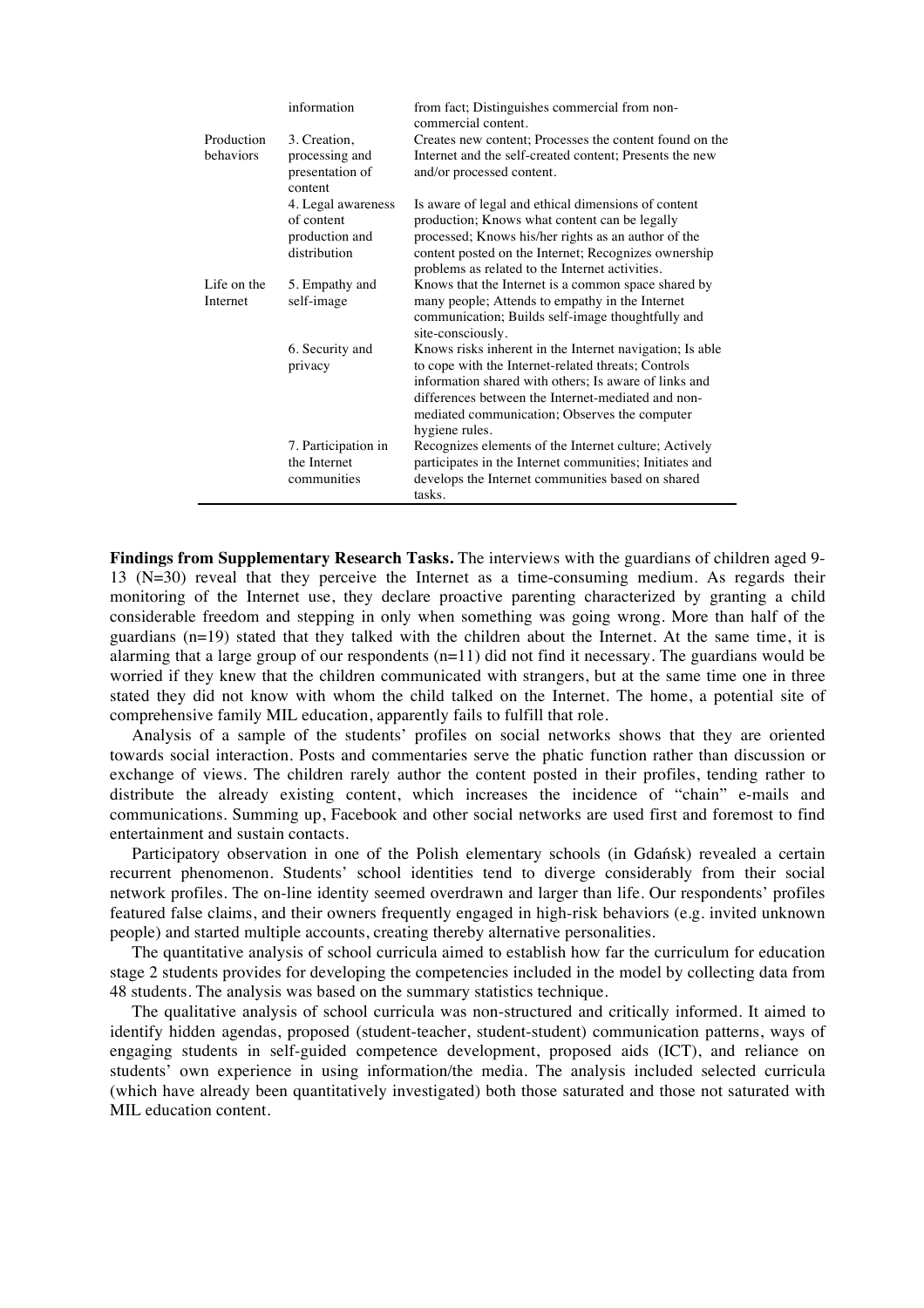The qualitative and quantitative analyses of school curricula showed that they provide for MIL formation mostly outside of the Internet environment. They prioritize information competencies, ignoring preparation for handling the Internet-mediated factors in constructing relationships with others.

#### **3.2 Children of the Net 2.0**

**Method.** In the "Children of the Net 2.0" project, we assessed the competencies level by means of a quantitative method. We surveyed a large sample of respondents  $(N=742)$  including lower-secondary school students in Pomerania Voivodship. We chose the schools based on random quota sampling (whereby the proportion rendered by the place-of-residence variable was taken into account), using the database of all such schools in the voivodship (N=438, as of September 30, 2012). Samples of particular classes were approximately equal.

Dependent variables correspond to the standard-dimension in the competence model. To establish the correlation between these variables and socio-demographic factors, we defined the following independent variables: (1) school grade, (2) sex, (3) type and size of the place of residence, (4) parental education, (5) assessment of the Internet skills, (6) years of Internet use, (7) frequency of Internet use, (8) the average time spent on using the Internet, (9) the number of devices and tools used (e.g. computer, smart-phone, console), and (10) the number of devices and tools used (e.g. computer, smartphone, console) that a person owns or has exclusive use.

**Competence Assessment: Findings.** Below, we present selected findings which render the fullest picture of the Polish youth's MIL competencies and the context in which they appear. Most of the respondents (80.1%) use the Internet every day, but not longer than three hours a day (67.5%). This finding belies the widespread idea of teenagers constantly submerged in the net.

The Internet connection is more frequently established by a cell phone (62.7%) than by a stationary computer (56.1%) or a portable one (51.5%). Most of the respondents use more than one device.

The websites frequented by the respondents the most include social networks, chatrooms and blogs (87.5%), especially Facebook, ask.fm, youtube, and Polish kwejk.pl.

Most Polish youngsters assess their MIL competencies as good or very good (Table 2).

Because the declared self-assessment is an imperfect indicator, the questionnaire items were formulated as tasks – ones adjusted to the respondents' age – which tested the actual knowledge and skills included in the competencies model.

For the information retrieval item, only 67 respondents (9.2%) were able to understand search queries which contained logical operators. Correct answers were more frequently given by boys. The scores were also related to parental education (the higher the education level, the more likely the correct answer was).

Only (41.3%), of the respondents correctly identified the purposes of popular Internet portals with girls scoring better in such items. As regards the assessment of specialist sources' utility for scientific problem-solving ("How many Polish households have no TV set?"), the respondents most frequently selected inadequate sources, placing the recommended scientific journal at the end of their pick-list. At the same time, however, they regarded references to scientific research as a criterion of a text's reliability (57.8%).

|         | How do you assess your Internet skills | Frequency | $%$ of valid<br>answers |
|---------|----------------------------------------|-----------|-------------------------|
| Valid   | Average at best                        | 197       | 28.8                    |
|         | Rather good                            | 279       | 40.8                    |
|         | Very good                              | 208       | 30.4                    |
|         | Total                                  | 684       | 100.00                  |
| No data | Difficult to say                       | 33        |                         |
|         | No data                                | 25        |                         |
|         | Total                                  | 58        |                         |
|         | Total (valid and no data)              | 742       |                         |

**Table 2.** Self-assessed MIL competencies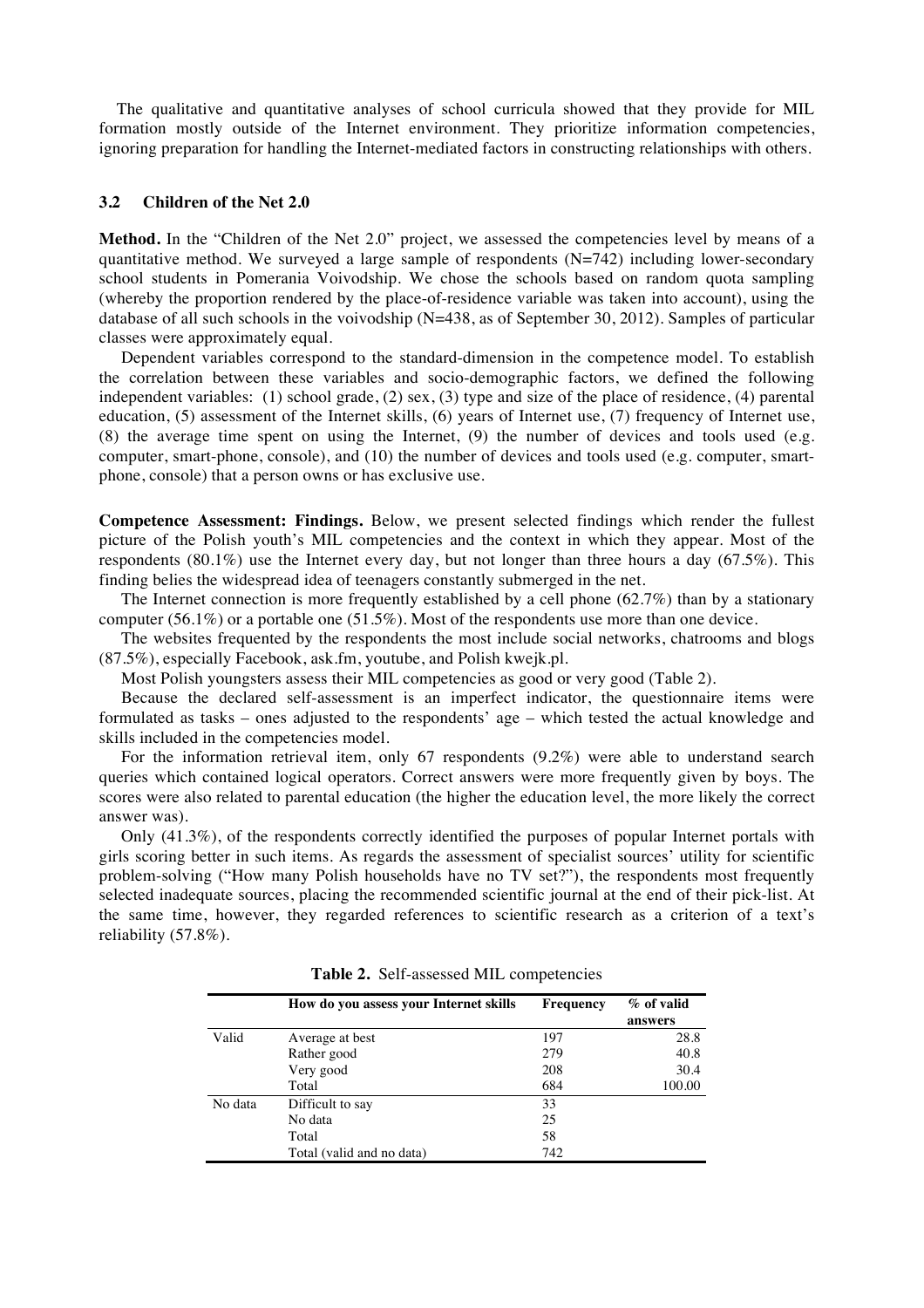The students were also rather seriously challenged by items which tested critical information reception. Only a small group correctly distinguished between the provided examples of facts and opinions (14.7%). The eldest respondents, big city residents and multi-device users scored better in such items.

To understand the context of productive skills development, we asked the students about their active involvement in creation of new content. Such activities were far more frequently reported by girls (65.4%) than by boys (34.3%). Also, engagement in creative practices turned out to be correlated with the Internet use frequency (the more often one uses the Internet, the more frequently one engages in production behaviors). Practical knowledge of copyright regulations is an important component of productive competencies. Merely 4.3% of the sample correctly answered the question about what is and what is not legally admissible (e.g. sharing films). Interestingly, the students who self-assessed their MIL competencies lower were more likely to give a correct answer in that item.

The students displayed ignorance of netiquette rules. As many as 64% of them identified capital letters in an Internet post as a way of underscoring its importance. Girls' knowledge of netiquette was better than boys'.

The tasks related to security on the Web showed that the students were able to handle technological risks, but were not adequately prepared for dealing with psycho-social threats. When queried about logins and passwords, they chose stronger options, yet at the same time one in four respondents declared readiness to undertake high-risk behavior to check the identity of a stranger met on the Internet.

The analysis of correlations between independent variables and the variables corresponding to the standards in the competencies model showed a strong interdependence between parental education, respondents' age, place of residence, frequency of the Internet use and the number of devices used therein on the one hand and the self-assessed and actual MIL competencies on the other. This reveals an image of social stratification with children from wealthier families (access to many devices) – equipped with better cultural capital, and students of better schools in big cities having far better opportunities to develop their MIL.

**Findings from Supplementary Research Tasks.** We analyzed the most frequented websites, including Facebook and themed portals, such as Demotywatory.pl and Kwejk.pl (with fun graphics).<sup>5</sup> The findings of the Facebook profiles analysis proved particularly useful in understanding the context of information competencies. Many profiles aim at "self-display" and use textual and pictorial elements to establish one's individuality. We were surprised to come across students' profiles which exposed and commented on sexually charged characteristics: "Is Ania [Annie] a hot chick?" or "Is Krzysiek [Chris] good at kissing?" Related group profiles of students were reputed as pretty and sexually attractive ("sweet pussies"), with their owners' approval.

The analyzed curricula for lower-secondary schools (quantitative analysis:  $N=73$ ) made more room for students' involvement with the Internet, but still did not provide any learning content related to the Internet's social functions.

# **4 Conclusion**

The methodology allowed us to view competencies as an outcome of interactions (as conceived in interactionist and not behavioral terms) among various environments: home, school, peer group, and selected Internet communities. We believe that each of these "sites" promotes the formation of different kinds of competencies. School (and school-related duties) shape content retrieval and production skills while the home and peer contacts shape children's and youth's attitudes to various activities engaged in on the Internet. The Internet communities, in turn, serve as spaces of adaptation to the Internet culture.

The fragments of reality that we obtained – [19] parts of our bricolage "patchwork" – enable us to critique the image disseminated by the Polish media of a child and a teenager as an information literate. The technical command, indeed more rapidly acquired and observable in the young, does not go hand in

 <sup>5</sup> Based on the ranking of Megapanel PBI/Gemius.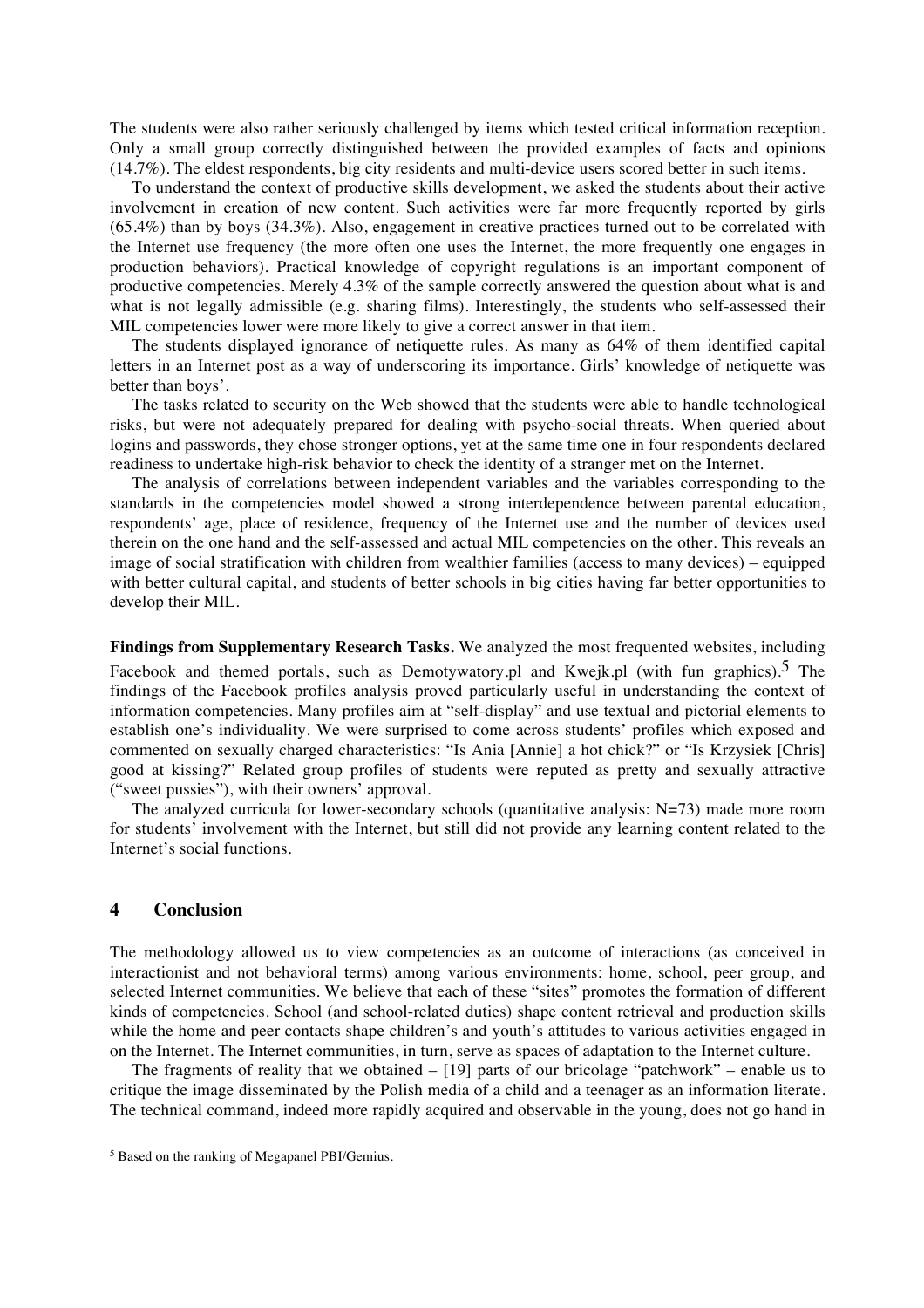hand with a concomitant faster development of critical competencies. Reproduction, which our research shows to be the basis of functioning in digital culture, does not herald productive skills (the content shared with others is, for the most part, retrieved and not self-created). The superficiality of MIL competencies in Polish "digital natives" suggests two options. Either we reductively re-define MIL as simply "being at home with technology" to comply with the publically propagated opinions, or rather we negate the validity of these opinions.

**Acknowledgments.** Our research was made possible by the grants of the Ministerstwo Kultury i Dziedzictwa Narodowego [Ministry of Culture and National Heritage]. The "Children of the Net: communication competencies of children" study was carried out in 2012 under the "Edukacja medialna, badania" [Media education. Research] project (grant no. 08010/12), and the "Children of the Net 2.0: communication competencies of youth" was carried out in 2013, under the "Obserwatorium Kultury" [Culture Observatory] project (grant no. 03221/13/FPK/DMP).

We would also like to thank Instytut Kultury Miejskiej [Institute for Urban Culture] and Ośrodek Badań i Analiz Społecznych [Centre for Social Research and Analysis], both in Gdańsk, for coordination of the projects; Patrycja Poniatowska and Daniel Rombel for correcting the text, and Zuza Wiorogórska for valuable remarks and comments.

# **References**

- 1. Filiciak, M., Danielewicz, M., Halawa, M., Mazurek, P., Nowotny, A.: Młodzi i Media: Nowe Media a Uczestnictwo w Kulturze. Szkoła Wyższa Psychologii Społecznej, Warszawa (2010), http://bi.gazeta.pl/im/9/7651/m7651709.pdf
- 2. Batorowska, H.: Kultura Informacyjna w Perspektywie Zmian w Edukacji. Wydawnictwo SBP, Warszawa (2009)
- 3. Jasiewicz, J.: Kompetencje Informacyjne Młodzieży: Analiza, Stan Faktyczny Kształcenie na Przykładzie Polski, Niemiec i Wielkiej Brytanii. Wydawnictwo SBP, Warszawa (2012)
- 4. Siuda, P., Stunża, G.D.: Dzieci Sieci: Kompetencje Komunikacyjne Najmłodszych. Instytut Kultury Miejskiej, Gdańsk (2012)
- 5. Siuda, P., Stunża G.D., Dąbrowska, A.J., Klimowicz, M., Kulczycki, E., Piotrowska, R., Rozkosz, E., Sieńko, M., Stachura, K.: Dzieci Sieci 2.0: Kompetencje Komunikacyjne Młodych. Gdańsk: Instytut Kultury Miejskiej (2013)
- 6. Czerski, P.: My, Dzieci Sieci (2012), http://czerski.art.pl/my-dzieci-sieci
- 7. Madrigal, A.C.: We, the Web Kids. The Atlantic (2012), http:// www.theatlantic.com/technology/archive/2012/02/we-the-web-kids/253382
- 8. Czerski, P.: Wir, die Netz-Kinder. Die Zeit (2012)
- 9. Czerski, P.: Cresciuti con la Rete. Internazionale (2012)
- 10.AASL: Standards for the 21st-Century Learner (2007), http://www.ala.org/aasl/standardsguidelines/learning-standards
- 11.Livingstone, S.: Children's Use of the Internet: Reflections on the Emerging Research Agenda. New Media & Soc. 5(2), 147--166 (2003)
- 12.AASL, AECT: Information Literacy Standards for Student Learning: Standards and Indicators (1998), http://www.ilipg.org/sites/ilipg.org/files/bo/InformationLiteracyStandards\_final.pdf
- 13.ANZIIL: Australian and New Zealand Information Literacy Framework : principles, standards and practice (2004), http://www.caul.edu.au/caul-programs/information-literacy/publications
- 14.Beacons of the Information Society : The Alexandria Proclamation on Information Literacy and Lifelong Learning (2005), http://www.ifla.org/ publications/beacons-of-the-information-society-thealexandria-proclamation-on-information-literacy
- 15.The Moscow Declaration on Media and Information Literacy (2012), http://www.ifla.org/publications/moscow-declaration-on-media-and-information-literacy